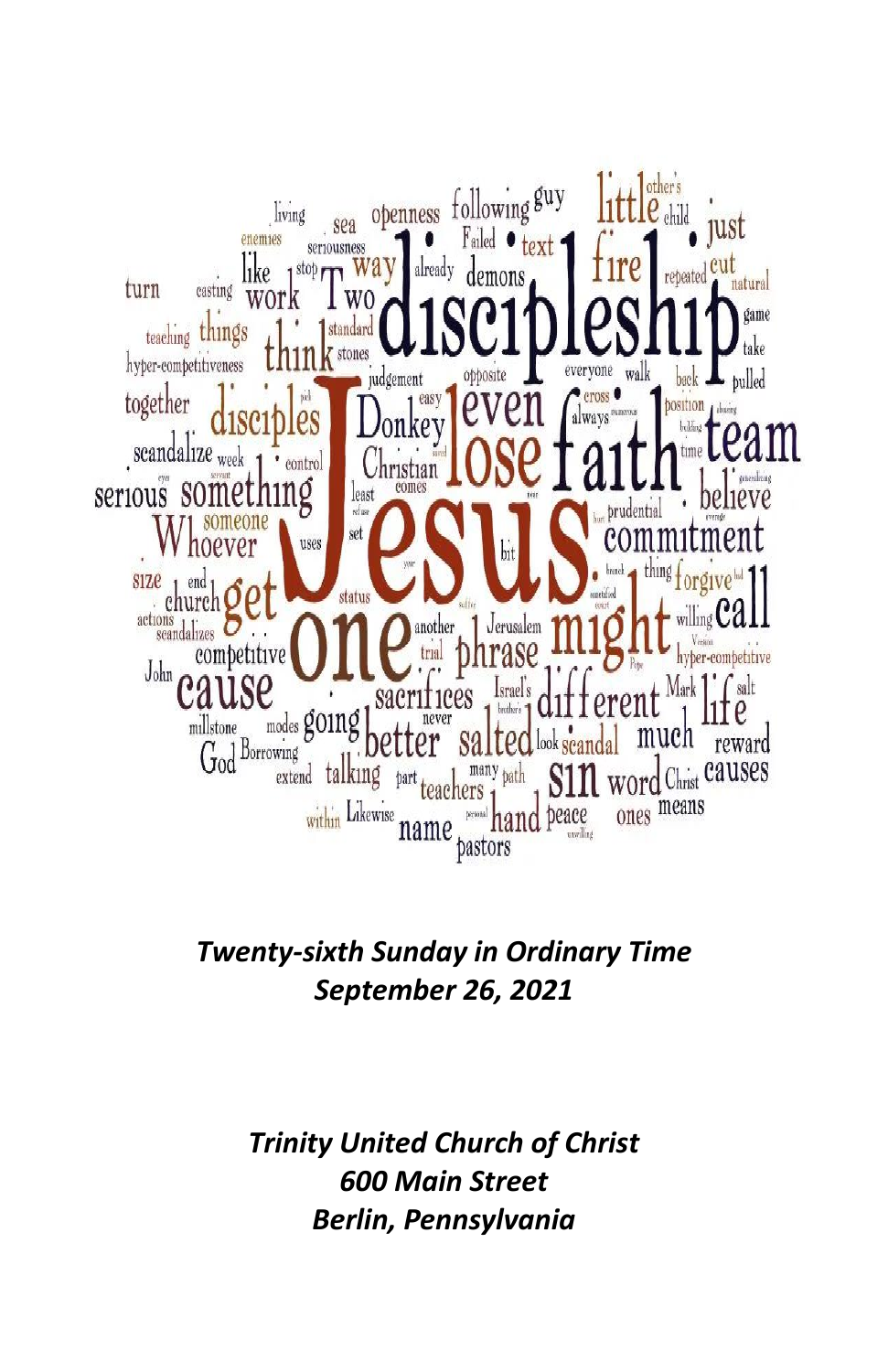## **Prelude**

**\*The Doxology: No. 625**

**\*Confession of Sin**

Merciful God, **in your gracious presence we confess our sin and the sin of this world. Although Christ is among us as our peace, we are a people divided against ourselves as we cling to the values of a broken world. The profit and pleasures we pursue lay waste to our souls. The fears and jealousies that we harbor set neighbor against neighbor and nation against nation. We abuse your good gifts of imagination and freedom, of intellect and reason, and turn them into bonds of oppression. Lord, have mercy upon us; heal and forgive us. Set us free to serve you in the world as agents of your reconciling love in Jesus Christ. Amen.** 

#### **\*Word of Pardon**

**\*Hymn of Praise: No. 440** *O For a Heart to Praise My God*

**\*Psalter Psalm 19:7-14**

<sup>7</sup> The law of the LORD is perfect, reviving the soul; the testimony of the LORD is sure, making wise the simple; **8 the precepts of the LORD are right, rejoicing the heart;** 

- **the commandment of the LORD is pure, enlightening the eyes;**
- **9** the fear of the LORD is clean, enduring forever; the rules of the LORD are true, and righteous altogether.
- **<sup>10</sup> More to be desired are they than gold, even much fine gold;**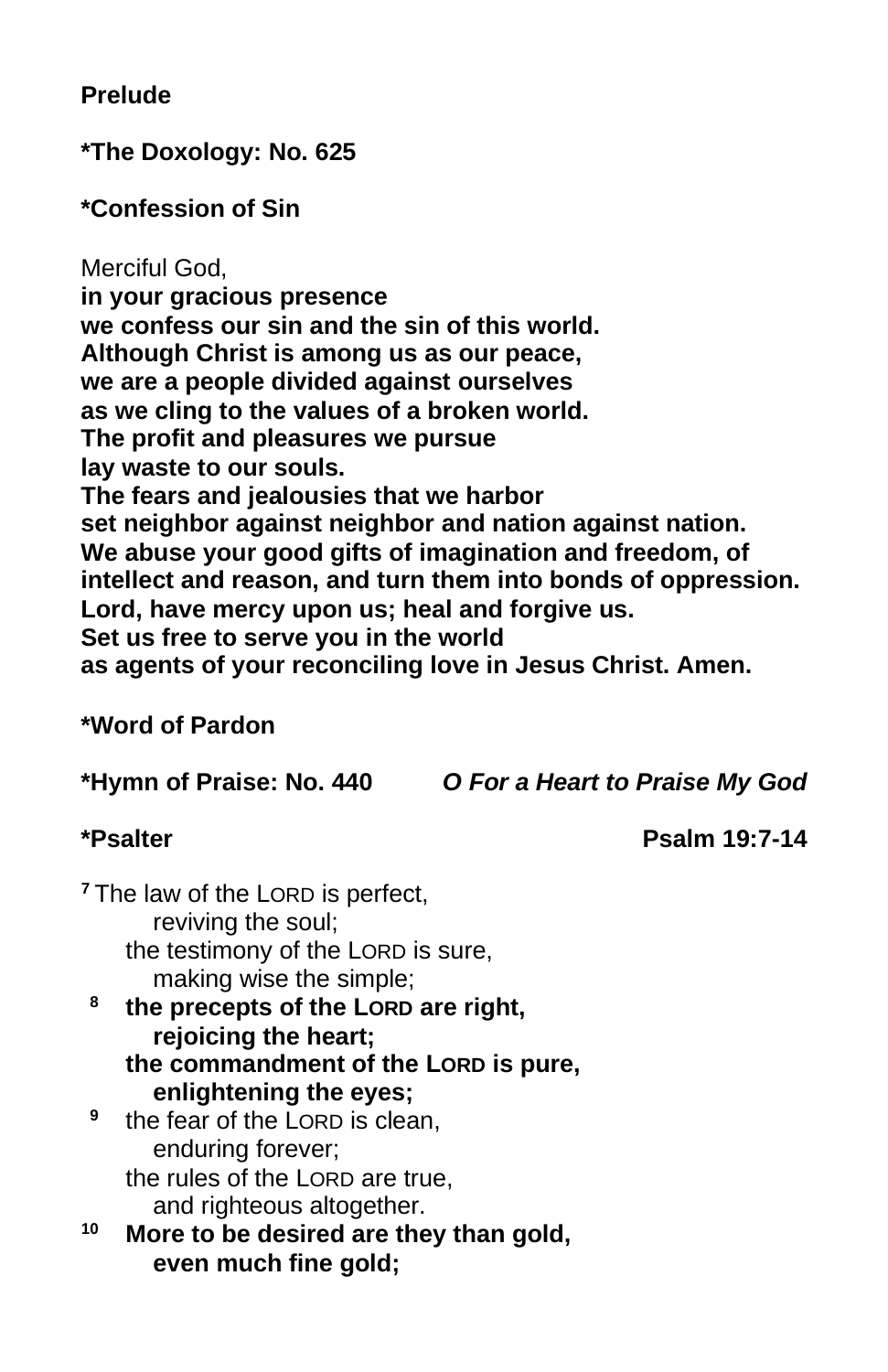**sweeter also than honey and drippings of the honeycomb. <sup>11</sup>** Moreover, by them is your servant warned; in keeping them there is great reward. **<sup>12</sup> Who can discern his errors? Declare me innocent from hidden faults. <sup>13</sup>** Keep back your servant also from presumptuous sins; let them not have dominion over me! Then I shall be blameless, and innocent of great transgression. **<sup>14</sup> Let the words of my mouth and the meditation of my heart be acceptable in your sight, O LORD, my rock and my redeemer.** 

**\*Praise** *Praise to You, O God of Mercy*

# **Morning Prayer**

## **\*Gospel of our Lord Jesus Christ St. Mark 9:38-50**

**<sup>38</sup>** John said to him, "Teacher, we saw someone casting out demons in your name, and we tried to stop him, because he was not following us." **<sup>39</sup>** But Jesus said, "Do not stop him, for no one who does a mighty work in my name will be able soon afterward to speak evil of me. **<sup>40</sup>** For the one who is not against us is for us. **<sup>41</sup>** For truly, I say to you, whoever gives you a cup of water to drink because you belong to Christ will by no means lose his reward.

**<sup>42</sup>** "Whoever causes one of these little ones who believe in me to sin,*<sup>7</sup>* it would be better for him if a great millstone were hung around his neck and he were thrown into the sea. **<sup>43</sup>** And if your hand causes you to sin, cut it off. It is better for you to enter life crippled than with two hands to go to hell,*<sup>8</sup>* to the unquenchable fire.*<sup>9</sup>* **<sup>45</sup>** And if your foot causes you to sin, cut it off. It is better for you to enter life lame than with two feet to be thrown into hell. **<sup>47</sup>** And if your eye causes you to sin, tear it out. It is better for you to enter the kingdom of God with one eye than with two eyes to be thrown into hell, **<sup>48</sup>** 'where their worm does not die and the fire is not quenched.' **<sup>49</sup>** For everyone will be salted with fire.*<sup>10</sup>* **<sup>50</sup>** Salt is good, but if the salt has lost its saltiness, how will you make it salty again? Have salt in yourselves, and be at peace with one another."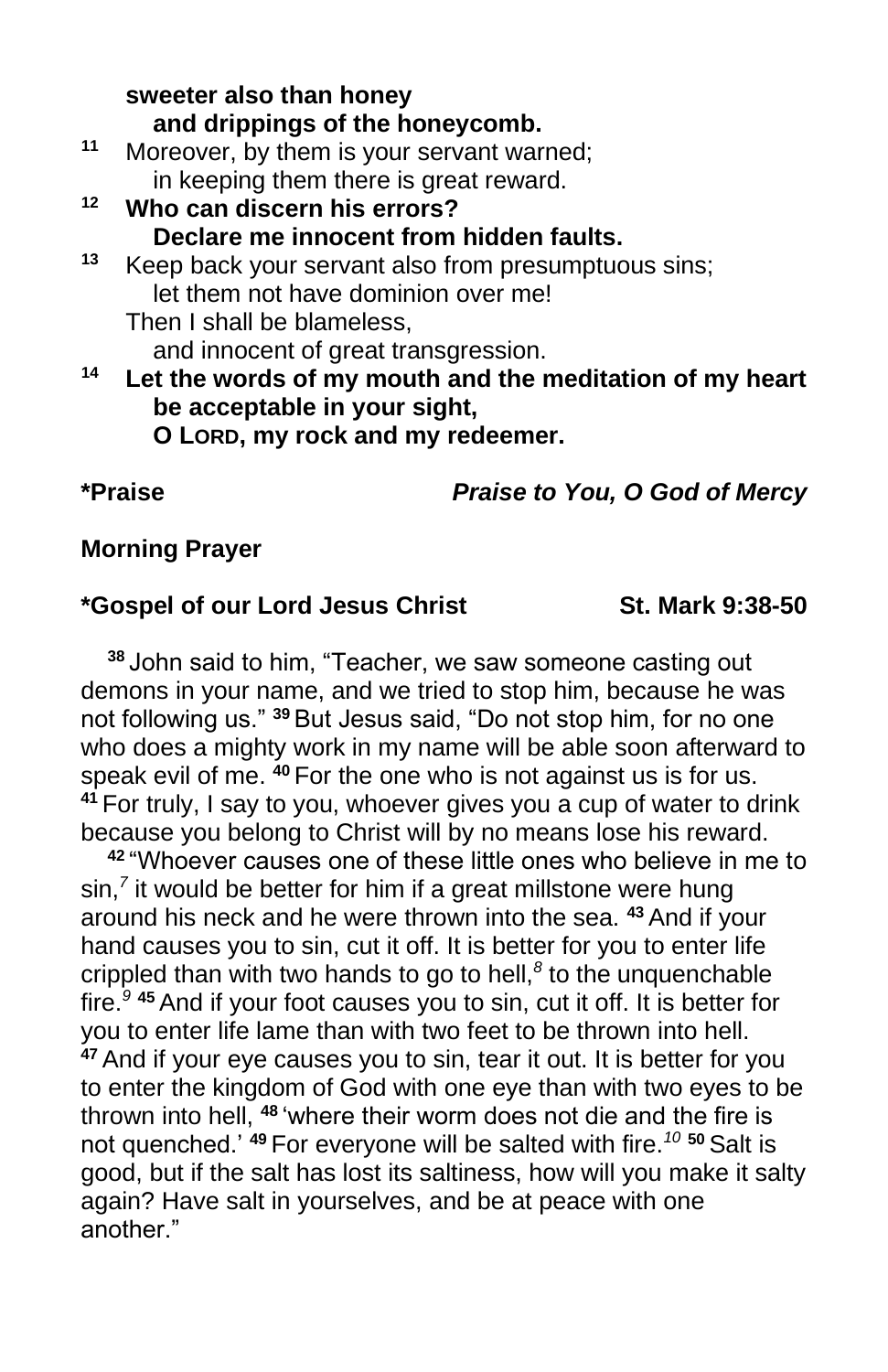**\*Affirmation of Faith** *The Apostles' Creed*

**I believe in God, the Father almighty, creator of heaven and earth. I believe in Jesus Christ, God's only Son, our Lord, who was conceived by the Holy Spirit, born of the virgin Mary, suffered under Pontius Pilate, was crucified, died, and was buried. He descended into hades. On the third day he rose again; he ascended into heaven, he is seated at the right hand of the Father, and he will come to judge the quick and the dead. I believe in the Holy Spirit, the holy catholic Church, the communion of saints, the forgiveness of sins, the resurrection of the body, and life everlasting. Amen.**

# **Proclamation of God's Word "PD"** *Is Holiness Possible???*

**Prayer of Intercession Lord's Prayer** [using **debts** and **debtors**]

**\*Song of Commitment: No. 441** *Take Time to Be Holy*

## **\*Sung Dismissal and Blessing** *Now Unto Him Who Is Able*

Now unto Him who is able to keep you from falling. To make you stand in His presence blameless and with great joy. To the only God our Savior, Jesus Christ our Lord. Be the glory, and the majesty, dominion, and authority. Both now and forevermore, Amen. **Give Him the glory, and the majesty, dominion, and authority. Both now and forevermore, Amen!**

**\*Going Forth**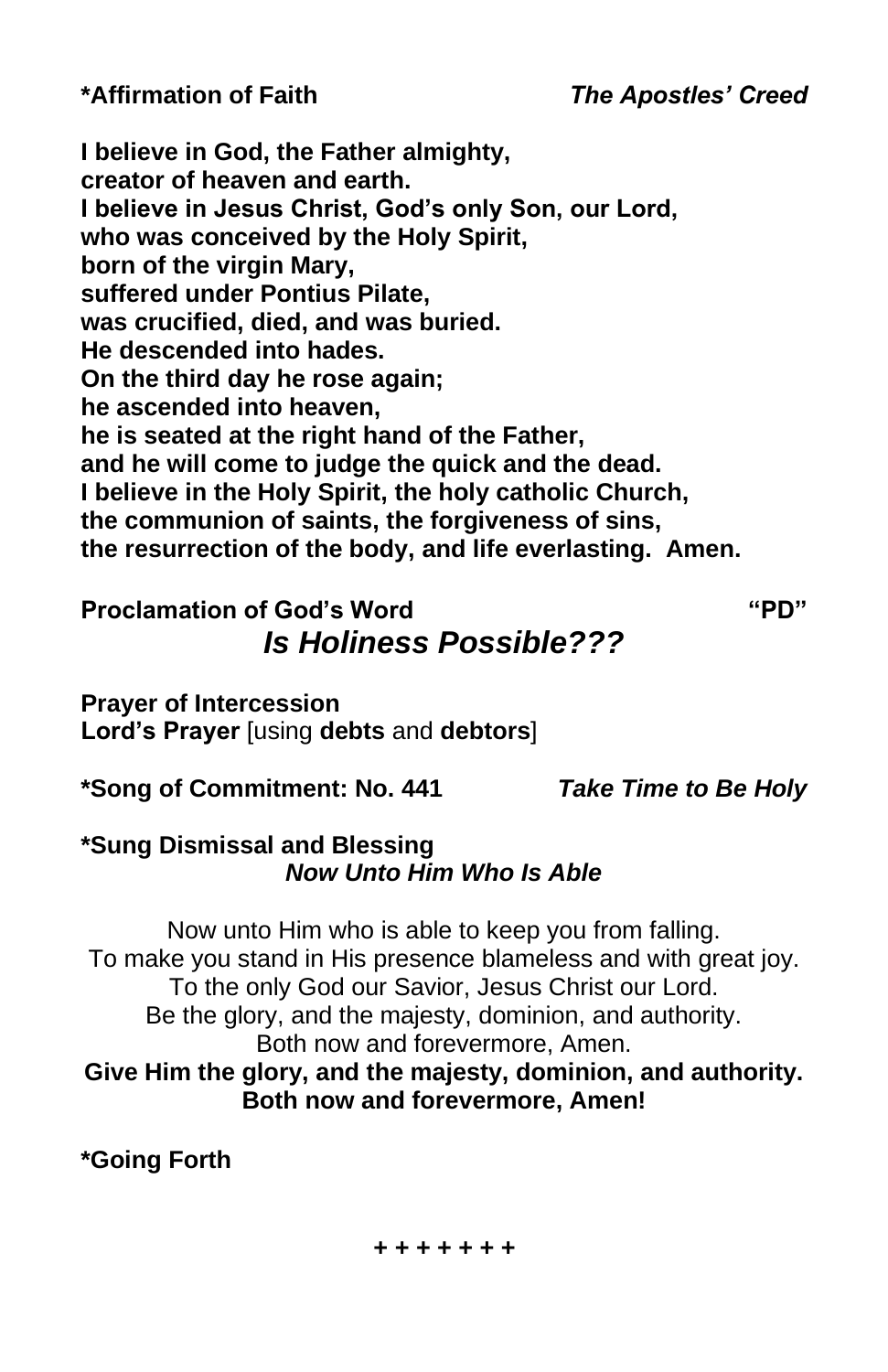**Thank you...** Dear Friends, thank you for the beautiful corsage, singing, and reception last Sunday for my 97<sup>th</sup> birthday. You made my day filled with love and joy. Thank you! --- Fae Hetrick

## **Fundraiser for J B Schrock Playground - Saturday, October 16th**

Linda Karchner, President of the J B Schrock Community Park Board, is celebrating her 60th birthday as a fundraiser for the playground!

The festivities will be **Saturday, October 16, 2021 from 10:30 am - 2:00 pm at the J B Schrock Playground** [700 South St., Berlin].

The playground is **pre-selling tickets** for **BBQ Chicken Halves AND Dinners**. Halves are \$6 and Dinners are \$10 [includes BBQ chicken half, cole slaw, baked beans, Landis bakery roll & butter, dessert]. **Chicken must be** *pre-ordered and prepaid by Oct. 2nd. Contact Shirley Reed at 814-267-4961 to order chicken***.** [NOTE: Chicken pick up on Oct. 16th will be from 11 am - 1 pm]

Other fundraising opportunities that day will include an **oldfashioned cake walk, raffles, Boscov's Shopping Discount cards**, and **beverage sales.**

**Music AND FREE kids' activities** [games, crafts, and THE STORY LADY will be making a special appearance at 12:30 pm]!

**Several individuals, businesses, and organizations have already supported the fundraiser but additional donations of cakes, gift certificates/baskets/etc.for the raffles,as well as monetary gifts are appreciated.** 

Thank you in advance to **Berlin Market** and **Thrivent Financial** for their donations.

*DoTERRA® Essential Oils is also matching all donations that day, dollar-for-dollar, up to \$5,000!*

# **Pastor's Fall Bible Study –** *Making Sense of Suffering*

In the past 18 months there has been much suffering around us. The horror of COVID-19, changes in employment, ongoing illness, and sudden death. I have been asked more than once "where is God in all of this mess?" I began to consider various scriptures and reading several texts from C.S. Lewis, Mike Yaconelli, and others. I will not be providing easy answers, rather we will look to God's Word to provide us a framework to be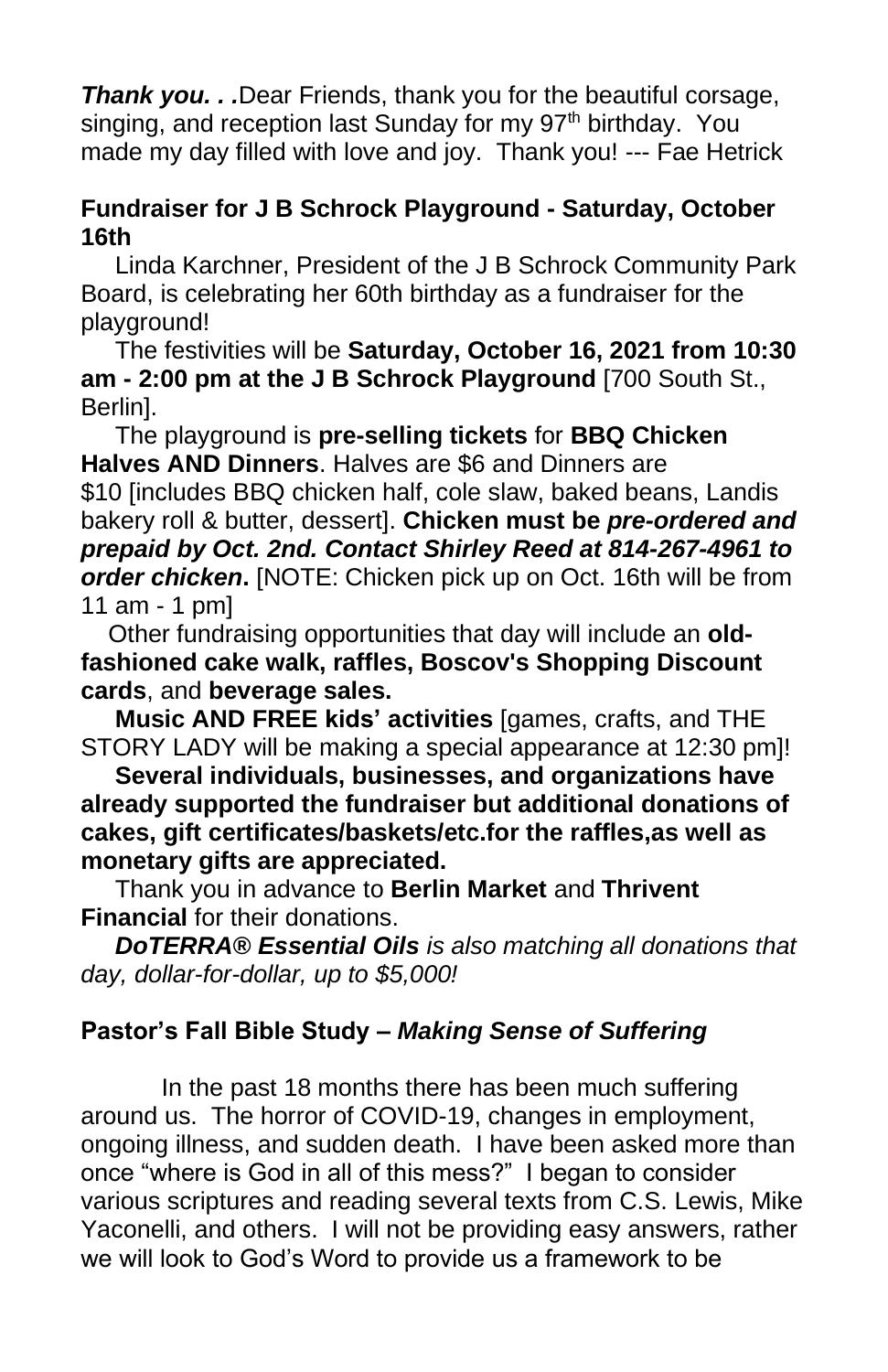"strengthen" to persevere in life. There will be no "platitudes," rather I might leave you with more questions than answers. One outcome I hope to provide is that we who are in Christ may be comforted with the promises of the Gospel to be courageous even in the midst of suffering.

Thursday evenings for five weeks beginning September 23 at 7 p.m. in Fellowship Hall of Trinity Church Pastor Dave will offer teach on the following topics:

September 30 – *Where Is God In This Mess? October 7 – NO Class – King Lion has Lion's Club that evening.*

October 14 – *God's Purposes In Our Suffering* October 21 – *Unexplained Tragedy* October 28 – *Redeeming Suffering*

Bring your Bible, pen and paper and we will consider passages of scripture from Job, Isaiah, Luke, Exodus, 2 Corinthians, James, and more. Each week there will be an article to read but no other assignment will be required.

To prepare you are asked to register for class so that enough materials may be prepared for those attending. You may send Pastor a note at his email: [uccvicar@gmail.com](mailto:uccvicar@gmail.com) or call the church office at 814-267-3234.

**Founder's Day Dinner – Living Waters Camp – October 3rd**

This event is to honor Rev. Dr. Paul Westcoat for all of his time, talent, and dedication in making Living Waters the successful outdoor ministry that it is today.

During the celebration, we will be rededicating the lodge and naming it the "Westcoat Lodge". The rededication and naming ceremony is being planned as a surprise to honor Rev. Dr. Westcoat, so please help us in keeping this a secret to him.

# **Schedule of Events for Founder's Day Celebration**

4:00 – Dedication of "Westcoat Lodge"

Program, tours, presentation of remodeling plans.

5:00 – Turkey dinner served in the dining hall.

The cost for attending the event with the meal is \$20/person or a table of 8 for \$150. Indoor seating for the meal is limited to 80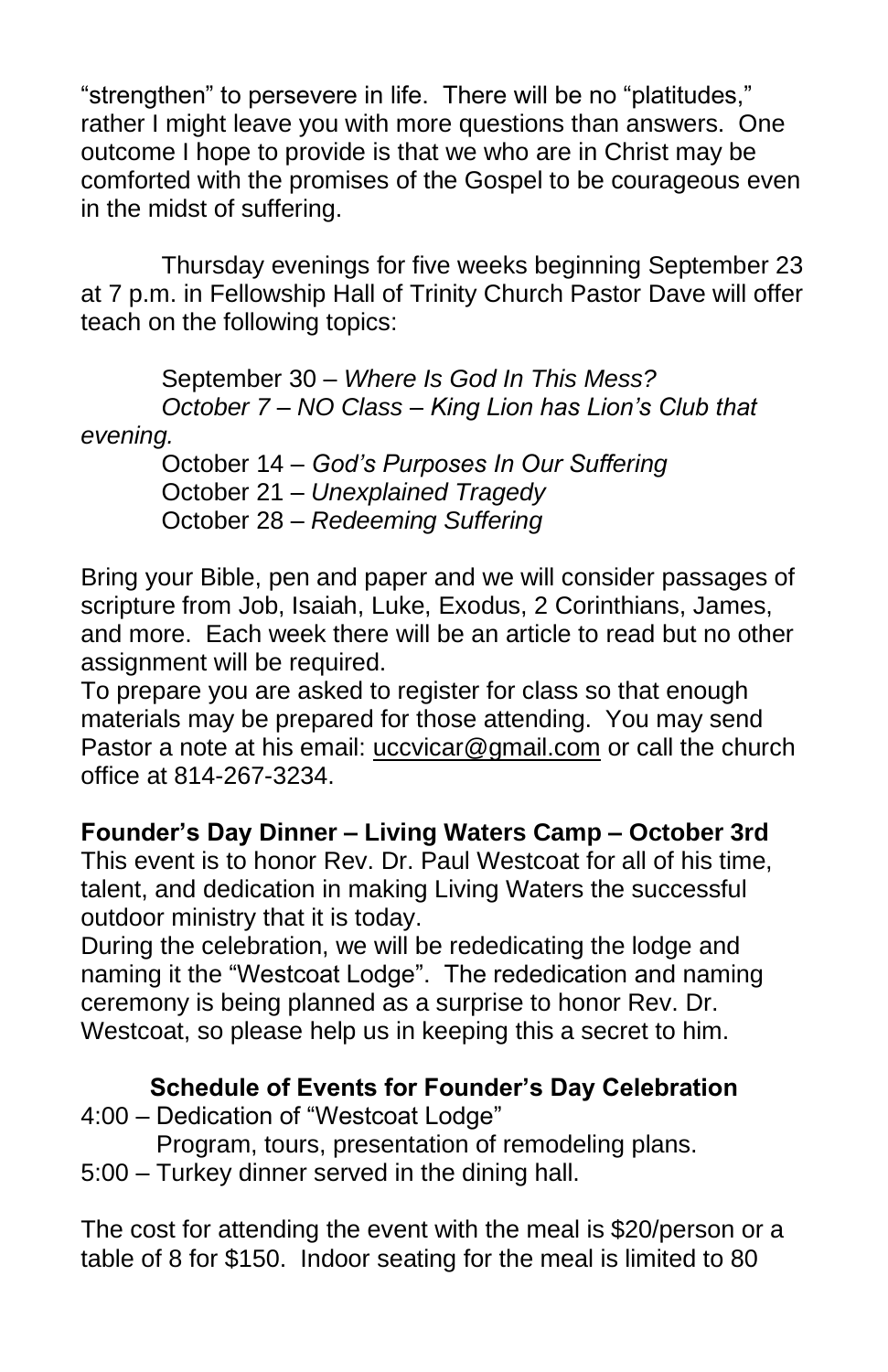people and outdoor seating will be weather permitting. We are also offering a virtual option that will include the presentation of programming for \$20/household. Please reserve your spot for the celebration by calling (814) 733-4212 or by emailing [camplivingwaters65@gmail.com.](mailto:camplivingwaters65@gmail.com) Payment can be made by check, cash, or PayPal.

**The Organ Dedication Concert for October 31** with Mr. Nicholas Bowden has been postponed and will be rescheduled later this year, hopefully!

**Cleaning Help. . .**It is said and has been shown that many hands make quick work. As pastor has shared, Zion Lutheran experienced the "fall" of a portion of the plaster ceiling in the sanctuary. The ceiling has been repaired and now the sanctuary needs to be cleaned from all the plaster dust [old and new]. Unfortunately, their insurance company has declined to honor the claim and this work is being left to the congregation. Today, if you would offer some assistance lunch will be served at 12 Noon and cleaning will commence in the sanctuary following. If you would help, please speak with PD.

# **The Saints In Action**

TODAY – 9:00 a.m. Worship 10:10 a.m. Sunday School 12:00 Noon – Lunch and Sanctuary Cleaning – Zion Lutheran Church Wednesday – NO Bell Choir Rehearsal Thursday – 7:00 p.m. Pastor's Fall Bible Study Next Sunday – September 19 9:00 a.m. Worship – World Wide Communion Sunday 10:10 a.m. Sunday School 6:30 p.m. Confirmation Class

**The Church Office Hours** – our secretary, Pam Bush, is enjoying visiting with family and friends in Oregon this week, however she will be in the office on Friday from 9 to 1. Pastor Dave will be "in and out" of the office. Please call his cell phone if you need assistance. This week he will be at Zion helping to clean the pipe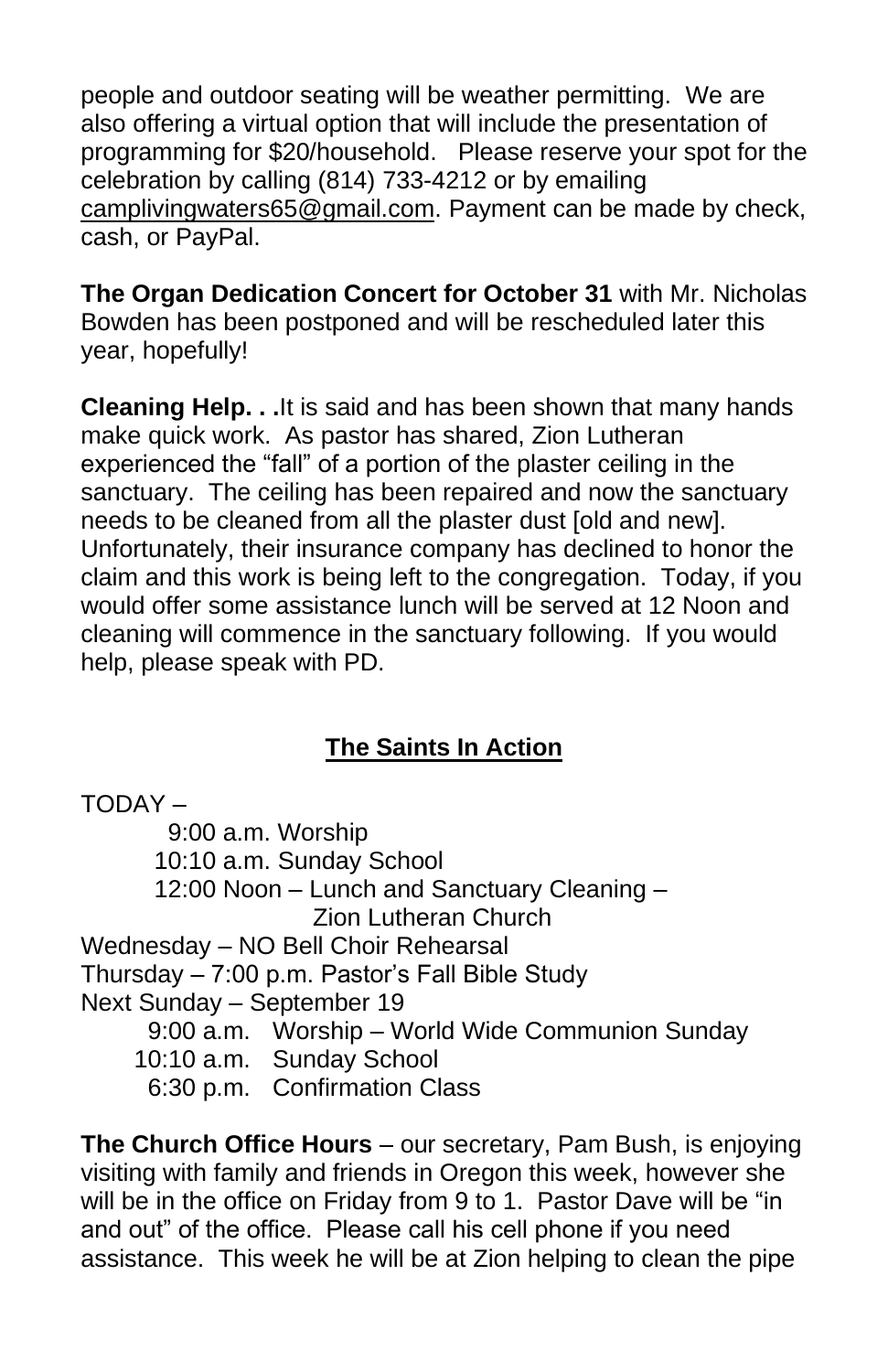organ to restore it to playing condition Monday through Wednesday.

## **Giving From 9/19/2021**

|              | Rec       | <b>Budget</b> | Over/Under |
|--------------|-----------|---------------|------------|
| General      | 3175.00   | \$2434.93     | 740.07     |
| Ben          | 380.00    | \$213.46      | 166.54     |
| <b>Maint</b> | 190.00    | \$163.46      | 26.54      |
| <b>Mem</b>   |           |               |            |
| <b>Total</b> | \$3745.00 | \$2811.85     | \$933.14   |

Benevolence includes Food Pantry of \$140.00.

#### **Worship Attendance: 69 Sunday School: 8 [Confirmation Class], Bible Study: 5**



## **Those Remembered in prayer:**

God's guidance and protection for Armed Forces.

#### **Shut Ins:**

Lew & Barb Berkley, Roy Bucher, Helen Diest, Mary Forespring, Janet Gindlesperger, Cynthia Kelly, Lois Krause, Deb Luteri, Lois Saylor, Dirkje Stellingwerf.

#### **Healing Concerns:**

Sally Altfather, Mark Amyot, Donnie Baxter, Abigayle Broadwater, Pam Crooks, Linda Gallick, Dawn Gindlesperger, Barry Landis, Larry McCullen, Bayley Mull, Betty Murphy, Nancy Schrock, Avis Specht, Robin Walker, Harry and Jane Watkins, Heather Weighley, Nancy Weighley, Karen Will, Kimberly Kay Roos Zimmerman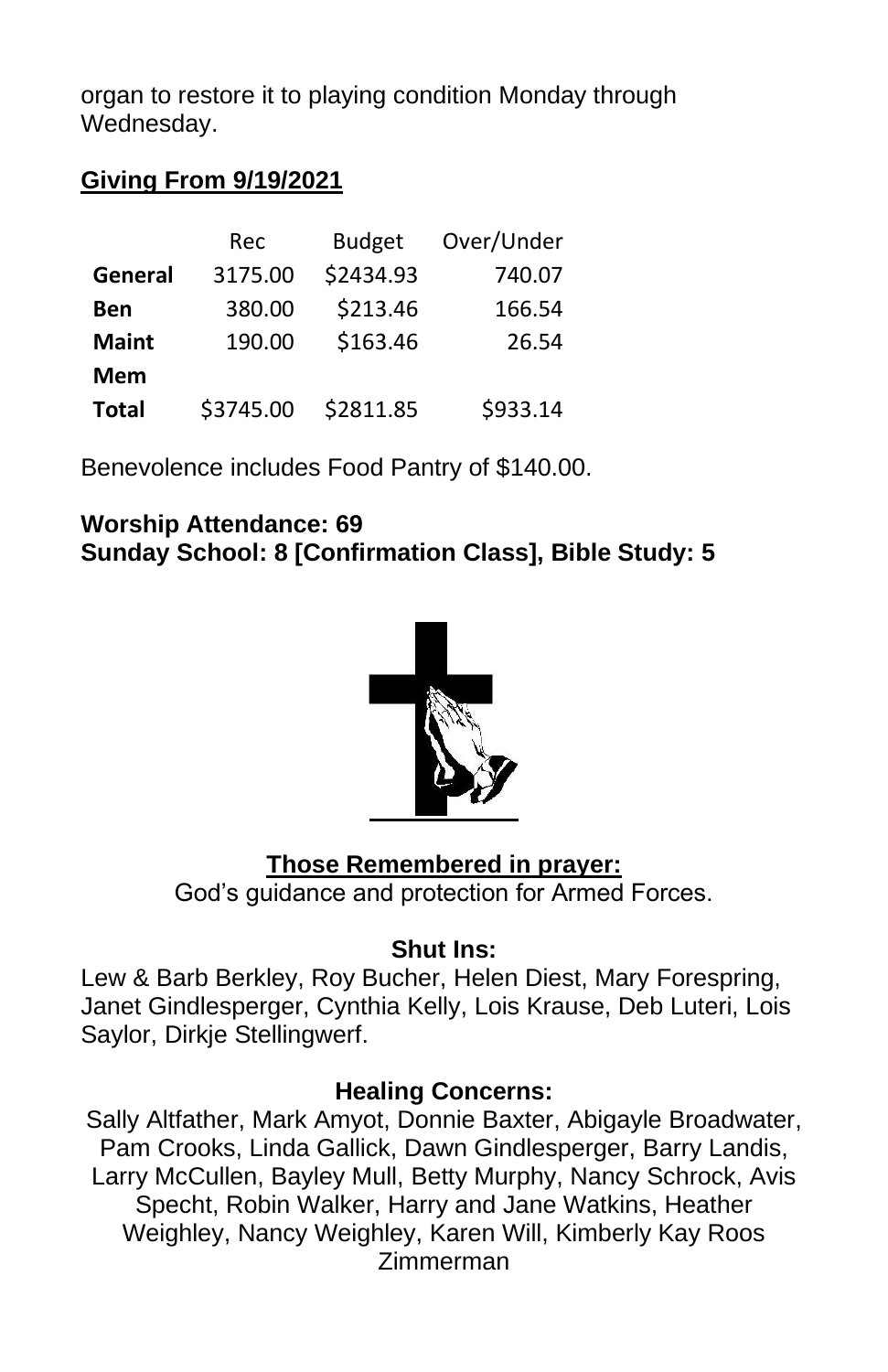*Where You May Find. . .*

**The Nursery:** *is on the lower level for children and their parent. A big screen TV is mounted in the room so that you may watch the service.*

### **At the Sanctuary Entrances. . .**

Recycling Boxes for Bulletins *These Days –* Devotional

Large Print Bulletins **Example 20** Hearing Amplifiers

# **Assisting in Worship**

### *Sound:* **Lori Gindlesperger and Gaye Maust**

*The Flowers on the altar* in honor of our seven grandchildren and in honor of her mother, Dorothy Doyle, by Debbie and Terry Luteri.

#### *The Whole Congregation in Ministry and Assisted by*

*Pastor: Rev'd Dr. David A. Williams Church Secretary: Pam Bush Financial Secretary: Renee Gindlesperger Chancel Choir Director Emeritus: Linda Gallick Handbells: Jeanne Hillegas*

#### *Church Office Hours – Tuesday through Thursday 9:00 a.m. to 1 p.m.*

Church Office Phone: 814-267-3234 Snail Mail: PO Box 86, Berlin, PA 15530 Email: [berlinucc@yahoo.com](mailto:berlinucc@yahoo.com) Website: [www.berlinucc.org](http://www.berlinucc.org/)

**Pastor's Contact Information Cell Phone: 814-241-3919 E-Mail: [uccvicar@gmail.com](mailto:uccvicar@gmail.com)** 603 Fletcher Street, Berlin, PA 15530